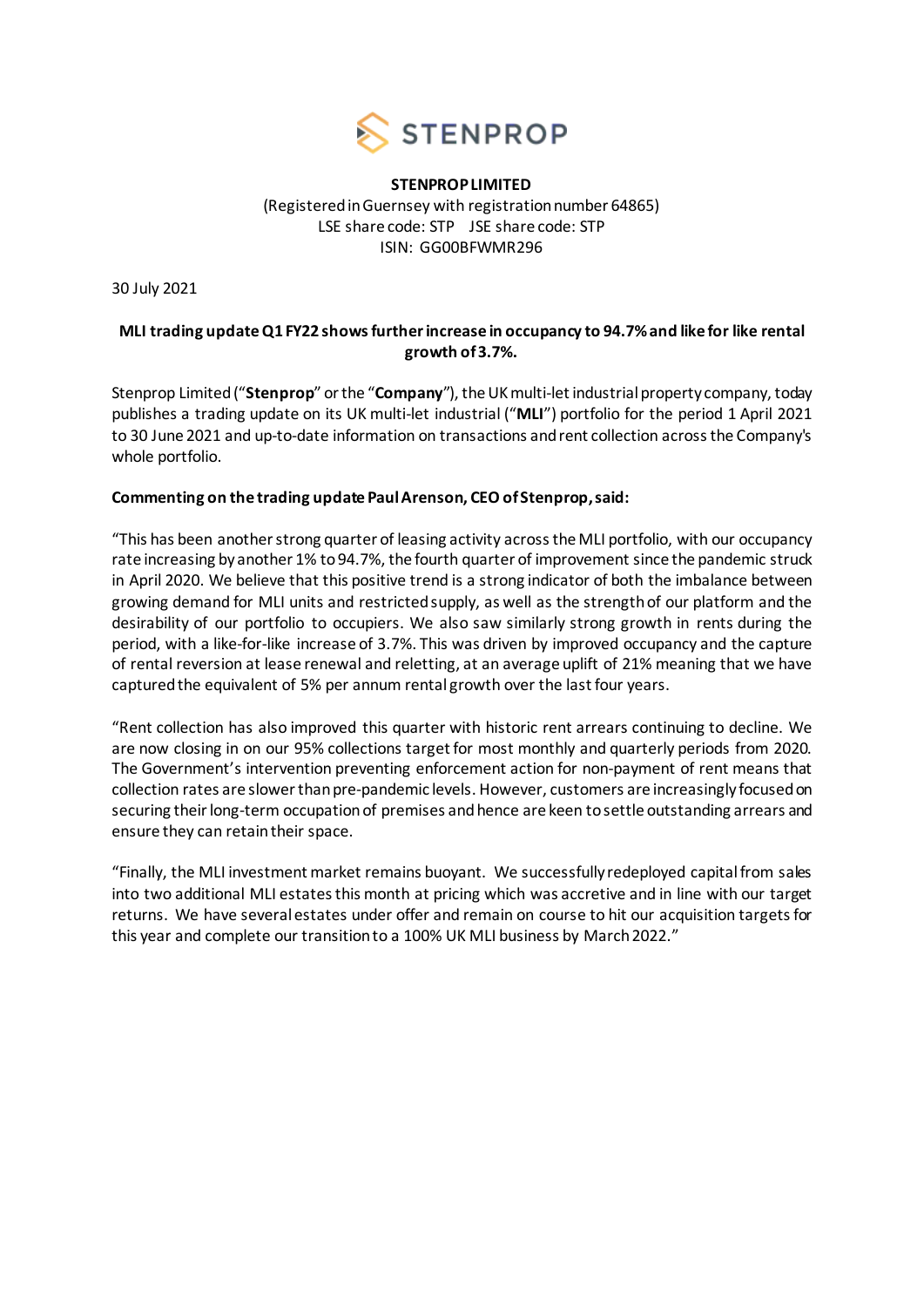# **Like-for-like passing rent up 3.7% during the quarter**

- Like-for-like passing rent up 3.7% during the quarter (previous quarter: 1.8%) and up 8.0% over 12 months. Average passing rent up 2.5% to £5.60/sq ft (previous quarter: £5.46/sq ft).
- Occupancy across the MLI portfolio continued to trend upwards, increasing by another 1% to 94.7% as at 30 June 2021, up from 93.7% at 31 March 2021 and 91.0% on 31 March 2020 at the start of the first lockdown.
- 18% weighted average uplift on the previous passing rent on new lettings and 25% on lease renewals, averaging 21% across all transactions (previous quarter: 24% and 15% respectively, averaging 20% across all transactions).
- £1.44million per annum of rental income contracted (previous quarter: £1.54 million) through 39 new lettings and 27 lease renewals over 213,519 sq ft (previous quarter: 50 new lettings and 33 renewals over 212,522 sq ft).
- 55% of leases contracted through Stenprop's short-form digital 'Smart Leases'. 71% of leases signed included at least a 3% annual uplift in rent throughout the term of the lease (previous quarter: 75% of new leases were Smart Leases, whilst 78% of leases signed contained 3% fixed uplifts).
- The like-for-like estimated rental value of the portfolio increased 5.5% in the 12 months to 30 June 2021, resulting in a 10.1% premium to the average passing rent (previous quarter: 12.8% premium).
- Rental incentives remain low on new lettings and renewals with average rent-free incentives of 1.6 months on an average lease term of 4.4 years (2.7 years to earliest break) (previous quarter: 1 month rent free on an average term of 4.25 years and 3.0 years to earliest break).
- Asset management highlight: during the quarter we renewed two leases to a single customer on a combined area of over 40,000 sq ft at Venture Park, Peterborough. The new rent reflects an increase of 34% compared to the previous passing rent. No lease incentive was given. The lease termhas been extended from 2.04 years to 9.09 years, with both new leases running to July 2030 without any break options.

# **2021 sees continued high demand for MLI units**

- Total leasing enquiries received into the Industrials Hive platform were up 46% over the first half of 2021 compared to the second half of 2020.
- During the quarter, average weekly leasing enquiries were 18% lower compared to the last quarter (previous quarter: up 56%), largely because of changes in our digital marketing strategy to focus on fewer but higher quality enquiries. The same changes also impacted industrials.co.uk where users were down 14% over the quarter (previous quarter: +35%), albeit still up 41% year on year.
- At quarter end there were 76 leasing transactions under offer on over 286,000 sq ft of space (previous quarter: 66 transactions over 234,000 sq ft of space), of which 113,000 sq ft related to new lettings and 173,000 sq ft to existing customer renewals(previous quarter: 101,000 sq ft and 133,000 sq ft respectively).
- A further four lease transactions had exchanged and were awaiting completion on a total of 30,000 sq ft (previous quarter: 6 deals over 24,000 sq ft).

## **Rent collections improving as UK business confidence grows**

Stenprop can report the following rent collection statistics which show the improving trend of total rents collected for eachinvoicing period since the outbreak of the pandemic as at close of business on 23 July 2021.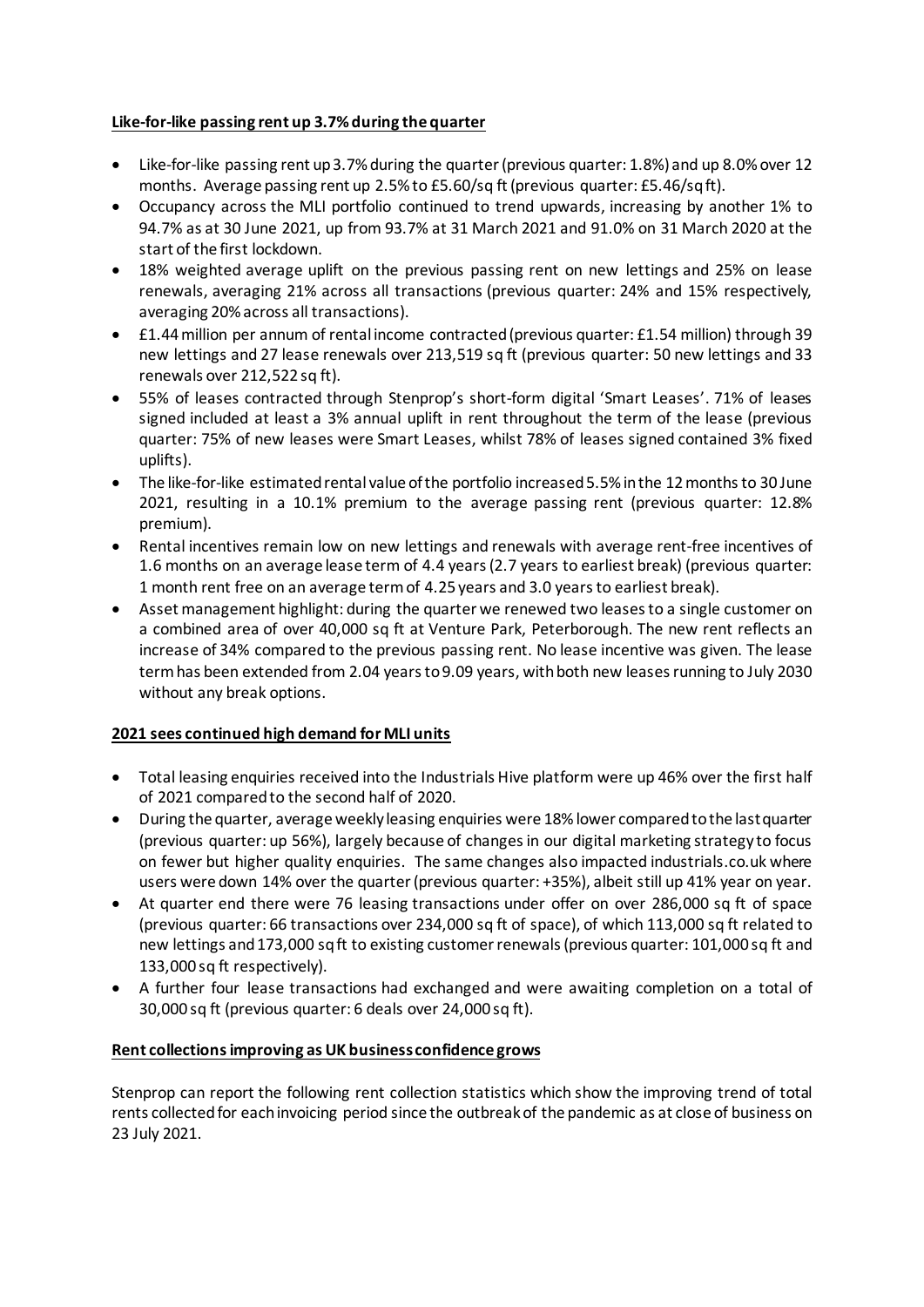| <b>Monthly Rents</b> |  |
|----------------------|--|
|----------------------|--|

**Monthly Rents Quarterly Rents**

|                                     |             | 2020               |                      |             | 2021        |      |             | 2020               |                    |             | 2021        |                       | <b>Total</b> |
|-------------------------------------|-------------|--------------------|----------------------|-------------|-------------|------|-------------|--------------------|--------------------|-------------|-------------|-----------------------|--------------|
| Country/<br><b>Sector</b>           | Apr-<br>Jun | Jul-<br><b>Sep</b> | $Oct-$<br><b>Dec</b> | Jan-<br>Mar | Apr-<br>Jun | July | Apr-<br>Jun | Jul-<br><b>Sep</b> | Oct-<br><b>Dec</b> | Jan-<br>Mar | Apr-<br>Jun | $Jul -$<br><b>Sep</b> |              |
| <b>UK MLI</b>                       | 93%         | 93%                | 93%                  | 87%         | 83%         | 73%  | 95%         | 94%                | 95%                | 93%         | 88%         | $78\%$                | 89%          |
| <b>UK Urban</b><br><b>Logistics</b> |             |                    |                      |             |             |      | 100%        | 100%               | 100%               | 100%        | 100%        | 100%                  | 100%         |
| <b>Guernsey</b><br><b>Office</b>    |             |                    |                      |             |             |      | 100%        | 100%               | 100%               | 100%        | 100%        | 100%                  | 100%         |
| Germany                             | 93%         | 98%                | 98%                  | 82%         | 98%         | 100% |             |                    |                    |             |             |                       | 94%          |
| <b>Switzerland</b>                  | 17%         | 66%                | 61%                  | 11%         | $22\%$      | 33%  |             |                    |                    |             |             |                       | 36%          |
| <b>Total</b>                        | 88%         | 92%                | 93%                  | 80%         | 83%         | 83%  | 98%         | 97%                | 96%                | 93%         | 82%         | 84%                   | 91%          |

The quarter has seen a marked improvement in the collection of historic rent arrears dating back to the start of the pandemic, as well as improved collection rates on current period rents. We remain confident that, in due course, we will collect at least 95% of all rents due since the onset of the pandemic, and that we will see a return to pre-pandemic levels from March 2022 when the current moratorium on enforcing rent payment is due to come to an end.

## **Strong pipeline of MLI acquisitions opportunities**

While no acquisitions were completed during the quarter, the Company was actively assessing numerous opportunities and has subsequently completed the following two transactions:

- **Acquisition of Bradley Hall Trading Estate in Wigan** on 2 July 2021 for £20,600,000, reflecting a net initial yield of 6.4% and a capital value of £67 psf on the buildings and £9 psf on the yard areas<sup>1</sup>.
- **Acquisition of Whitacre Industrial Park in Huddersfield** on 21 July 2021 for £2,300,000, reflecting a net initial yield of 6.7% and a capital value of £94 psf. This estate adjoins an existing estate owned by Stenprop called Ellis Hill Industrial Estate, taking our total holding in the area to over 100,000 sq ft over 18 units.

As at 30 July 2021, we have a further six MLI estates under offer with a combined value of more than £24 million.

No disposals were completed during the quarter, although we expect completion of the sale of the Hermann Centre in Berlin to take place on 31 July 2021 for €30.8 million further to the exchange of contracts on 28 December 2020. A separate announcement will be issued to confirm this in due course.

Following the completion of the Hermann Quartier sale, the percentage of UK MLI within the Company's portfolio is expected to rise to 79%. As at 30 July 2021, MLI assets account for 75% of Stenprop's total portfolio based on 31 March 2021 valuations.

As at 30 July 2021, Stenprop's net loan-to-value ratio2 (LTV) is approximately 28% when allowing for unrestricted cash.